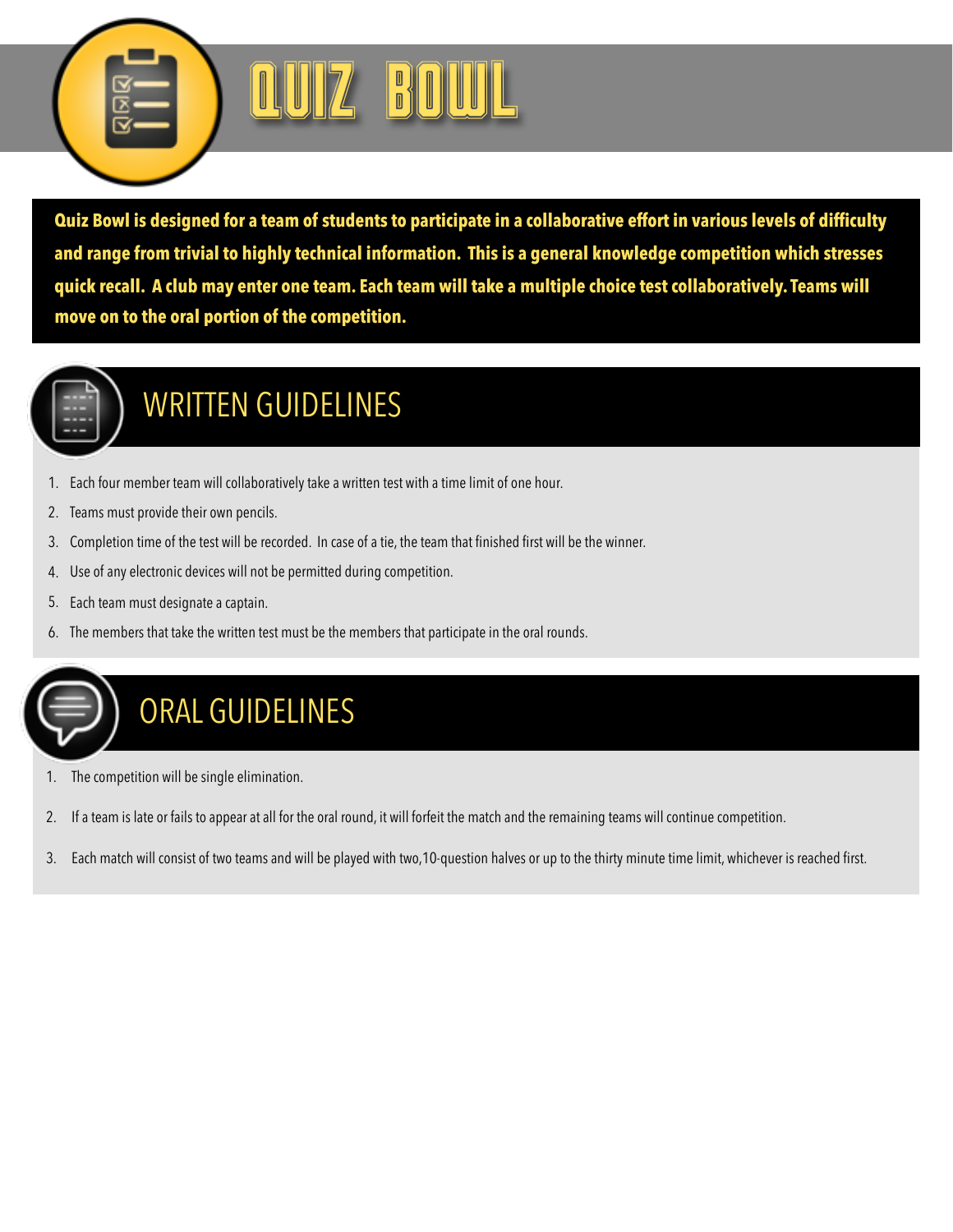### ORAL GUIDELINES

- Quiz Bowl is a question-and-answer game played between two teams of four players each.
- All rounds will be played in the following manner: One, 15 minute half or 10 toss-up questions, whichever comes first; and a 15 minute half or 10 tossup questions, whichever comes first. There will be an official time keeper.
- Points are scored for correct answers to the questions asked by the moderator.
- There are two types of questions: toss-ups, worth 10 pts. each, and bonuses, worth 20 pts.
- For toss-ups and bonuses, unless otherwise stated in the question, players may use abbreviated answers, such as last names only, nicknames, acronyms, chemical symbols, etc., as long as such answers still correctly indicate clear and precise knowledge of the information requested in the question.
- For toss-up questions, players will be given approximately 5 seconds from the time the moderator stops reading to signal, and then must answer as soon as they are called upon. The moderator will allow for a natural pause, but no stalling will be allowed. For math calculations team members will have 15 seconds to respond.
- If a toss-up answer comes after time has been called, it does not count.
- If a player confers with a team mate on a toss-up question, the answer does not count. The question is turned over to the other team. The first player to signal and be recognized by the moderator answers the question.
- If a player answers without being recognized, the answer counts the same as a wrong answer. This rule is in effect to prevent players from answering because they "think" they signaled first. That is not the same as actually signaling first, and the right of the player who has signaled first must be protected.
- On a toss-up, the first response is the one that counts. Sometimes a player will attempt to give more than one piece of information in his/her answer. There are some instances when such a response is acceptable. The moderator (and judge) must distinguish whether the player has, in fact, pinpointed the answer or is just rattling off a list of facts on a given subject. This situation is particularly likely to occur on an interruption. The officials must be alert. This is a judgment call.
- If a player answers a toss-up correctly, his or her team scores 10 points and is given a chance at a bonus question. The team captain has 15 seconds to respond with an answer to the bonus after the bonus question has been read. For math bonus questions, students will be given 20 seconds to respond.
- If the half or game ends while the moderator is reading a toss-up, he/she stops right there, without giving either team a chance to answer. However, if a player on either team has signaled before the whistle, he/she is given an opportunity to respond, if the answer is correct, the team is given its bonus question. If the answer is wrong, the question is not turned over to the other team and the round ends there.
- If a player believes he/she knows the answer to a toss-up question before it has been completed, he/she may interrupt the moderator by signaling. If the answer is correct, the team scores 10 points. If the answer is wrong, the entire question is repeated for the other team.
- If the moderator inadvertently gives an answer to a toss-up without giving either team a chance to respond, a new toss-up is read. However, if one team has given an incorrect answer without turning it over to the opposing team, then the next toss-up will be read for the opposing team only.